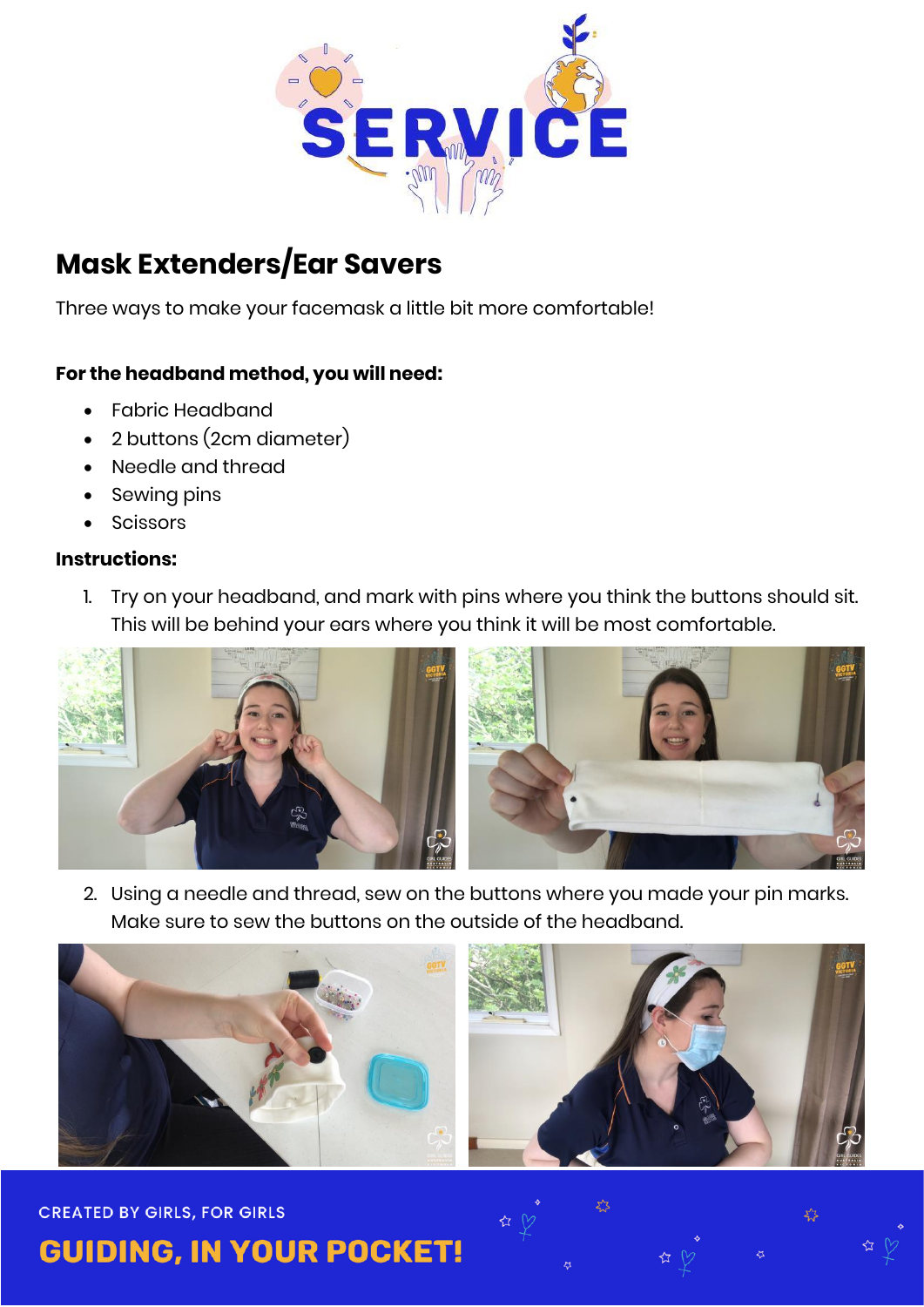#### **For the fabric method, you will need:**

- Cotton fabric
- 2 buttons (2cm diameter)
- Needle and thread
- Scissors
- Ruler/tape measure

## **Instructions:**

- 1. Measure out a rectangle that is 16cm by 10cm, and cut it out of your fabric.
- 2. Fold the fabric in half, right sides (the side of the fabric you want on the outside) together, to create a long rectangle. Pin around the sides ready to sew.



- 3. Using a 1cm seam allowance, sew along the sides, leaving a 5cm opening in the middle for turning the right way out.
- 4. Clip the corners to reduce bulk.
- 5. Turn the fabric right side out.
- 6. Press with an iron.
- 7. Top stitch along the edge, stitching the opening closed.
- 8. Using a needle and thread, sew a button onto each end, approximately 1cm from the edge.



**CREATED BY GIRLS, FOR GIRLS** 

**GUIDING, IN YOUR POCKET!**